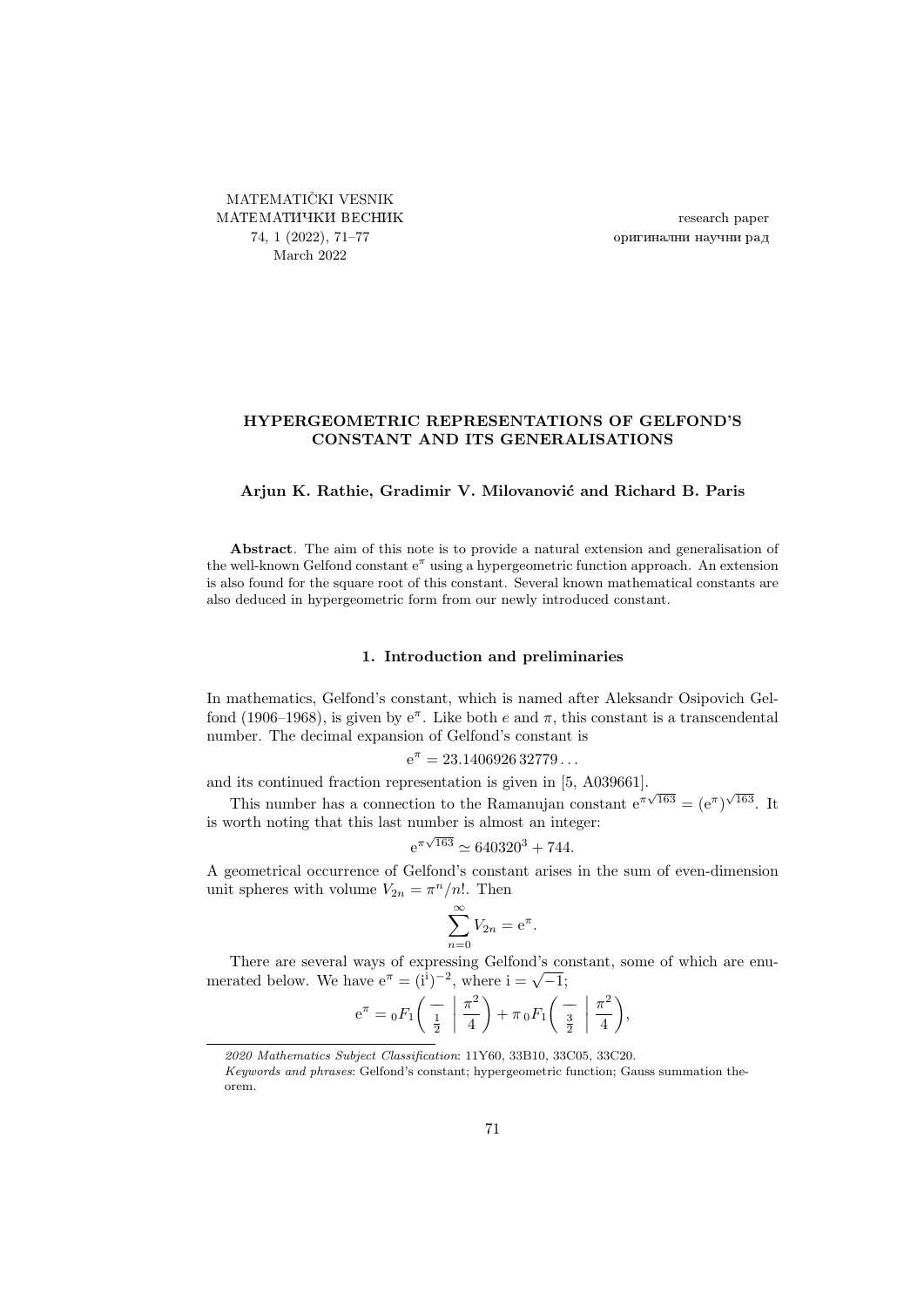where  $_0F_1$  is a generalised hypergeometric function that can be expressed in terms of the modified Bessel function of the first kind of order  $\mp 1/2$  (i.e., as  $\pi I_{-1/2}(\pi)/\sqrt{2}$ and  $I_{1/2}(\pi)/\sqrt{2}$ , resp.) and finally

<span id="page-1-1"></span><span id="page-1-0"></span>
$$
e^{\pi} = {}_{2}F_{1}\left(\begin{array}{c}i, -i \\ \frac{1}{2} \end{array} \middle| 1\right) + 2 {}_{2}F_{1}\left(\begin{array}{c} \frac{1}{2} + i, \frac{1}{2} - i \\ \frac{3}{2} \end{array} \middle| 1\right),\tag{1}
$$

where  $_2F_1$  is the well-known Gauss hypergeometric function [\[3,](#page-6-2) p. 384]. The result [\(1\)](#page-1-0) can be easily verified by making use of the classical Gauss summation theorem

$$
{}_2F_1\left(\begin{array}{c}a,b\\c\end{array}\bigg|1\right) = \sum_{n=0}^{\infty} \frac{(a)_n(b)_n}{(c)_n} \frac{1}{n!} = \frac{\Gamma(c)\Gamma(c-a-b)}{\Gamma(c-a)\Gamma(c-b)},\tag{2}
$$

where  $(a)_n = \Gamma(a+n)/\Gamma(a)$  is Pochhammer's symbol and Re $(c-a-b) > 0$ , to evaluate the  ${}_2F_1$  series on the right-hand side, combined with the identities

$$
\cos \pi z = \frac{\pi}{\Gamma(\frac{1}{2} - z)\Gamma(\frac{1}{2} + z)}, \qquad \sin \pi z = \frac{\pi}{\Gamma(z)\Gamma(1 - z)}
$$

and Euler's formula  $e^{iz} = \cos z + i \sin z$ .

The extension of the summation theorem [\(2\)](#page-1-1) to the  ${}_{3}F_2$  hypergeometric series is available in the literature [\[4\]](#page-6-3), which we write in the following manner:

$$
{}_{3}F_{2}\left(\begin{array}{c} a,b,d+1\\c+1,d \end{array} \middle| 1 \right) = \sum_{n=0}^{\infty} \frac{(a)_{n}(b)_{b}(d+1)_{n}}{(c+1)_{n}(d)_{n}} \frac{1}{n!}
$$

$$
= \frac{\Gamma(c+1)\Gamma(c-a-b)}{\Gamma(c-a+1)\Gamma(c-b+1)} \left\{c-a-b+\frac{ab}{d}\right\} \tag{3}
$$

provided  $d \neq 0, -1, -2, \ldots$  and  $\text{Re}(c - a - b) > 0$ .

The aim of this note is to provide an extension of Gelfond's constant [\(1\)](#page-1-0), and also its square root, with the help of the result  $(3)$ . A few interesting results closely related to Gelfond's constant and its square root are also given.

## <span id="page-1-3"></span><span id="page-1-2"></span>2. Extension of Gelfond's constant

The natural extension of Gelfond's constant to be established here is given in the following theorem.

<span id="page-1-4"></span>THEOREM 2.1. For  $d_1, d_2 \neq 0, -1, -2, \ldots$ , the following result holds true:

$$
e^{\pi} \left( \frac{1}{5d_1} + \frac{15}{32d_2} + \frac{23}{80} \right) + e^{-\pi} \left( \frac{1}{5d_1} - \frac{15}{32d_2} - \frac{7}{80} \right)
$$
  
=  ${}_{3}F_2 \left( \begin{array}{ccc} i, & -i, & d_1 + 1 \\ & \frac{3}{2}, & d_1 \end{array} \middle| 1 \right) + 2 {}_{3}F_2 \left( \begin{array}{ccc} \frac{1}{2} + i, & \frac{1}{2} - i, & d_2 + 1 \\ & \frac{5}{2}, & d_2 \end{array} \middle| 1 \right). \tag{4}$ 

Proof. The derivation of [\(4\)](#page-1-3) follows from application of the summation formula [\(3\)](#page-1-2). We have

$$
{}_{3}F_{2}\left(\begin{array}{cc} \text{i}, & -\text{i}, & d_{1}+1 \\ \frac{3}{2}, & d_{1} \end{array} \middle| 1\right) = (\text{e}^{\pi} + \text{e}^{-\pi})\left(\frac{1}{10} + \frac{1}{5d_{1}}\right)
$$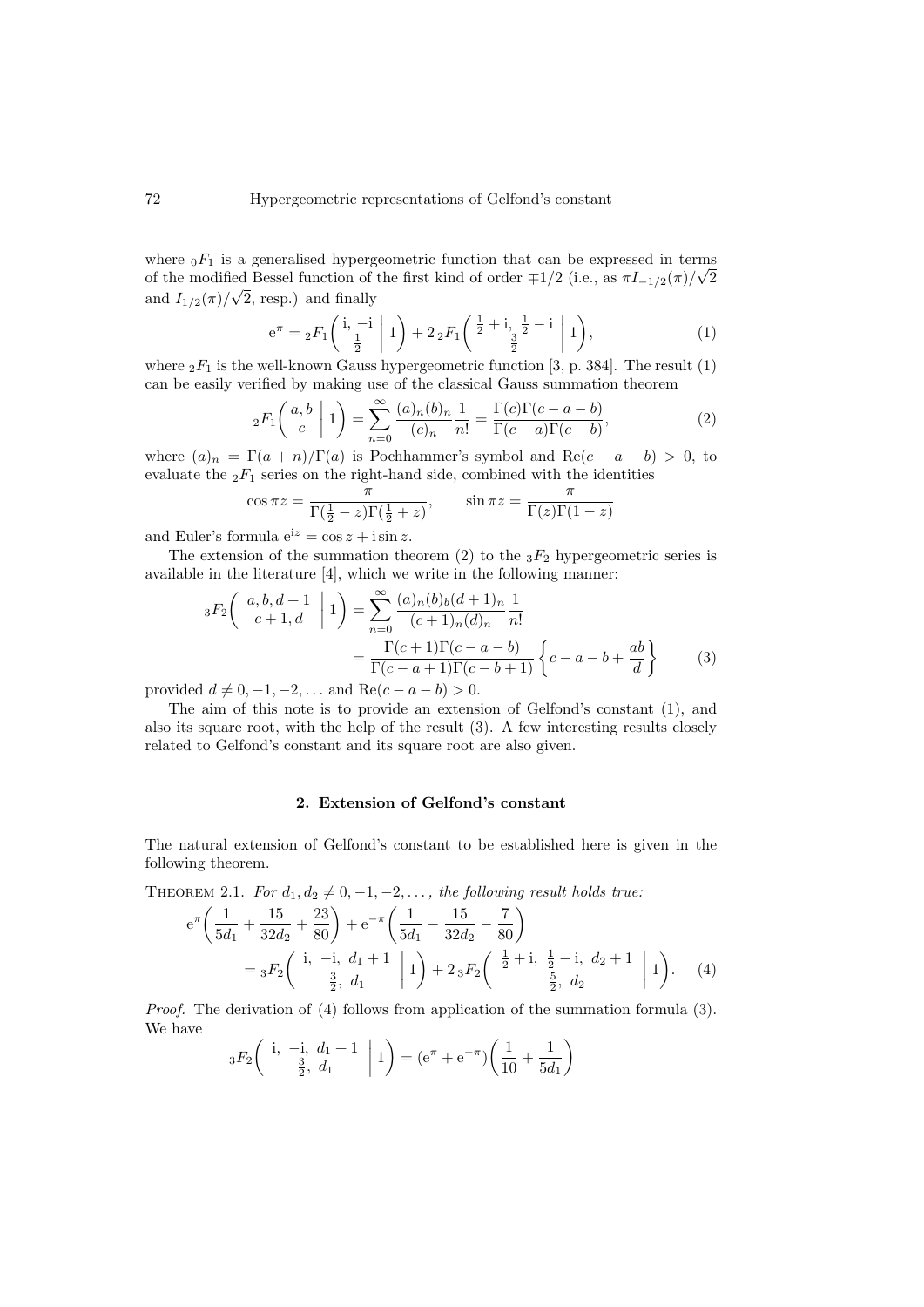and

$$
{}_{3}F_{2}\left(\begin{array}{c} \frac{1}{2}+i, \frac{1}{2}-i, d_{2}+1 \\ \frac{5}{2}, d_{2} \end{array} \bigg| 1\right) = (e^{\pi} - e^{-\pi})\left(\frac{3}{32} + \frac{15}{64d_{2}}\right).
$$

Insertion of these summations into the right-hand side of [\(4\)](#page-1-3) then yields the result asserted by the theorem.  $\Box$ 

COROLLARY 2.2. In [\(4\)](#page-1-3), if we take  $d_1 = 2/(5n - 1)$  and  $d_2 = 15/(2(8n - 3))$  for positive integer n, then we obtain after a little calculation the following result:

$$
ne^{\pi} = {}_3F_2 \left( \begin{array}{c} \mathbf{i}, \ -\mathbf{i}, \ \frac{5n+1}{5n-1} \\ \frac{3}{2}, \ \frac{2}{5n-1} \end{array} \middle| 1 \right) + 2 {}_3F_2 \left( \begin{array}{c} \frac{1}{2} + \mathbf{i}, \ \frac{1}{2} - \mathbf{i}, \ \frac{16n+9}{2(8n-3)} \\ \frac{5}{2}, \ \frac{15}{2(8n-3)} \end{array} \middle| 1 \right). \tag{5}
$$

For  $n = 1, 2, 3$  we find respectively the following results related to [\(1\)](#page-1-0):

$$
e^{\pi} = {}_{3}F_{2}\left(\begin{array}{c}i, -i, \frac{3}{2} \\ \frac{3}{2}, \frac{1}{2} \end{array} \middle| 1\right) + 2 {}_{3}F_{2}\left(\begin{array}{c} \frac{1}{2}+i, \frac{1}{2}-i, \frac{5}{2} \\ \frac{5}{2}, \frac{3}{2} \end{array} \middle| 1\right),
$$
  
\n
$$
2e^{\pi} = {}_{3}F_{2}\left(\begin{array}{c}i, -i, \frac{11}{9} \\ \frac{3}{2}, \frac{2}{9} \end{array} \middle| 1\right) + 2 {}_{3}F_{2}\left(\begin{array}{c} \frac{1}{2}+i, \frac{1}{2}-i, \frac{41}{26} \\ \frac{5}{2}, \frac{15}{26} \end{array} \middle| 1\right),
$$
  
\n
$$
3e^{\pi} = {}_{3}F_{2}\left(\begin{array}{c}i, -i, \frac{8}{7} \\ \frac{3}{2}, \frac{1}{7} \end{array} \middle| 1\right) + 2 {}_{3}F_{2}\left(\begin{array}{c} \frac{1}{2}+i, \frac{1}{2}-i, \frac{19}{14} \\ \frac{5}{2}, \frac{5}{14} \end{array} \middle| 1\right).
$$

We note that the expression for  $e^{\pi}$  reduces to [\(1\)](#page-1-0) since both  ${}_{3}F_{2}$  series contract to yield  $_2F_1$  series.

COROLLARY 2.3. In [\(4\)](#page-1-3), if we take  $d_1 = 2/(5n - 1)$  and  $d_2 = -15/(2(8n + 3))$  for positive integer n, then we obtain after a little calculation the following result:

$$
ne^{-\pi} = {}_{3}F_{2}\left(\begin{array}{c} \mathbf{i}, \ -\mathbf{i}, \ \frac{5n+1}{5n-1} \\ \frac{3}{2}, \ \frac{2}{5n-1} \end{array} \middle| 1 \right) + 2 {}_{3}F_{2}\left(\begin{array}{c} \frac{1}{2} + \mathbf{i}, \ \frac{1}{2} - \mathbf{i}, \ \frac{16n-9}{2(8n+3)} \\ \frac{3}{2}, \ -\frac{15}{2(8n+3)} \end{array} \middle| 1 \right).
$$

In particular, for  $n = 1, 2, 3$  we find respectively the following results:

$$
e^{-\pi} = {}_{3}F_{2}\begin{pmatrix} i & -i & \frac{3}{2} \\ \frac{3}{2} & \frac{1}{2} \end{pmatrix} \begin{pmatrix} 1 \\ 1 \end{pmatrix} + 2 {}_{3}F_{2}\begin{pmatrix} \frac{1}{2} + i & \frac{1}{2} - i & \frac{7}{22} \\ \frac{3}{2} & -\frac{15}{22} \end{pmatrix} \begin{pmatrix} 1 \\ 1 \end{pmatrix},
$$
  
\n
$$
2e^{-\pi} = {}_{3}F_{2}\begin{pmatrix} i & -i & \frac{11}{2} \\ \frac{3}{2} & \frac{2}{9} \end{pmatrix} \begin{pmatrix} 1 \\ 1 \end{pmatrix} + 2 {}_{3}F_{2}\begin{pmatrix} \frac{1}{2} + i & \frac{1}{2} - i & \frac{23}{38} \\ \frac{3}{2} & -\frac{15}{38} \end{pmatrix} \begin{pmatrix} 1 \\ 1 \end{pmatrix},
$$
  
\n
$$
3e^{-\pi} = {}_{3}F_{2}\begin{pmatrix} i & -i & \frac{8}{2} \\ \frac{3}{2} & \frac{1}{7} \end{pmatrix} \begin{pmatrix} 1 \\ 1 \end{pmatrix} + 2 {}_{3}F_{2}\begin{pmatrix} \frac{1}{2} + i & \frac{1}{2} - i & \frac{13}{18} \\ \frac{3}{2} & -\frac{5}{18} \end{pmatrix} \begin{pmatrix} 1 \\ 1 \end{pmatrix},
$$

where the first  ${}_{3}F_2$  series in the expression for e<sup>-π</sup> contracts to yield a simpler  ${}_{2}F_1$ series.

Similarly, if we take  $d_1 = 2/(10n-1)$  and  $d_2 = -5/2$  in [\(4\)](#page-1-3), where n is a positive integer, and note that the second  ${}_3F_2$  series vanishes with this choice of  $d_2$  on account of [\(3\)](#page-1-2), we obtain after a little calculation the following:

COROLLARY 2.4. We have the result for positive integer  $n$ 

$$
n(e^{\pi} + e^{-\pi}) = {}_{3}F_{2}\left(\begin{array}{cc} \mathrm{i}, & -\mathrm{i}, & \frac{10n+1}{10n-1} \\ \frac{3}{2}, & \frac{2}{10n-1} \end{array} \middle| 1 \right).
$$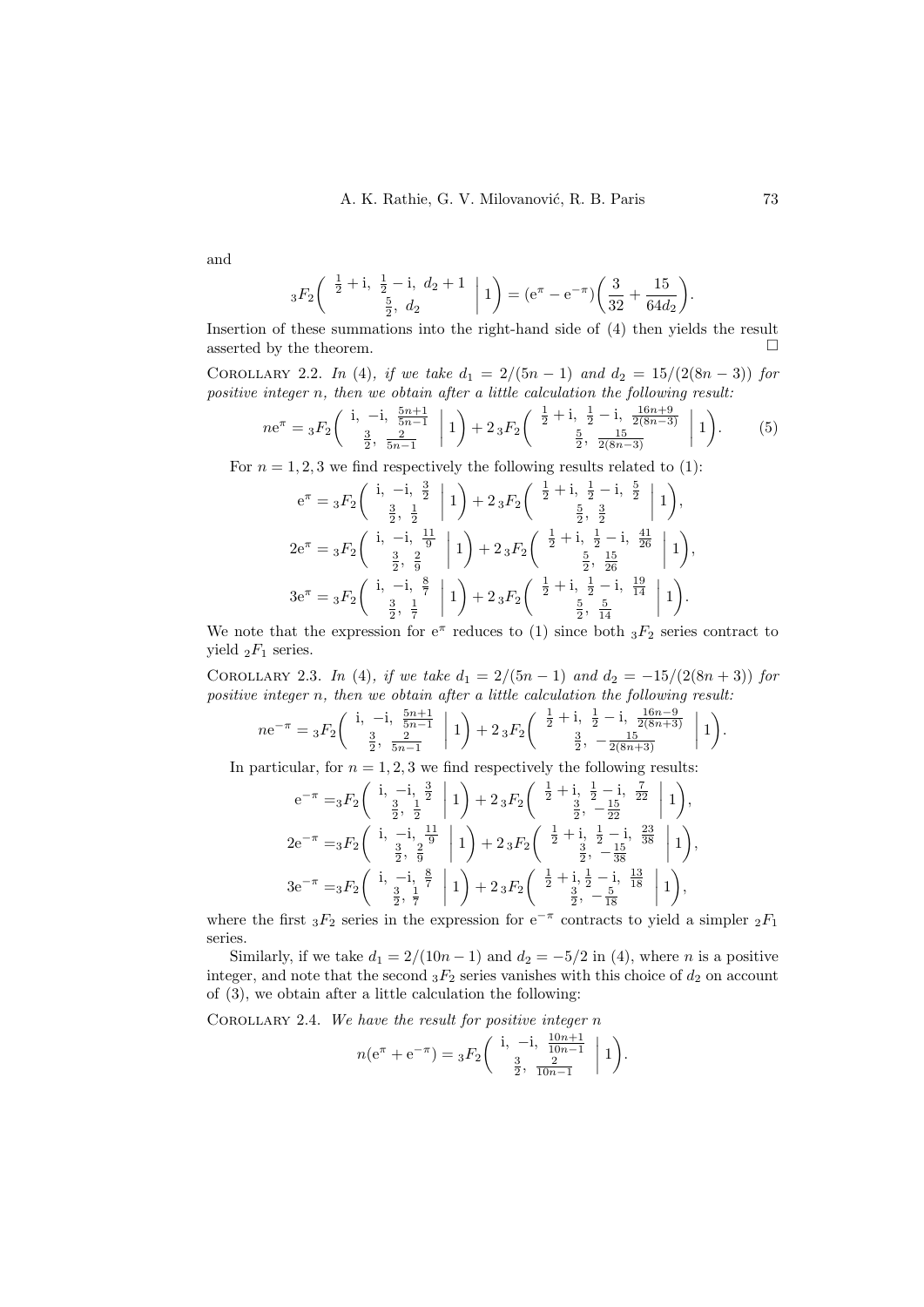In particular, for  $n = 1, 2$  we find the following results:

$$
e^{\pi} + e^{-\pi} = {}_{3}F_{2}\left(\begin{array}{cc} \mathbf{i}, -\mathbf{i}, \frac{11}{9} \\ \frac{3}{2}, \frac{2}{9} \end{array} \middle| 1\right), \quad 2(e^{\pi} + e^{-\pi}) = {}_{3}F_{2}\left(\begin{array}{cc} \mathbf{i}, -\mathbf{i}, \frac{21}{19} \\ \frac{3}{2}, \frac{2}{19} \end{array} \middle| 1\right).
$$

Similarly other results can be obtained.

# 3. The square root of Gelfond's constant:  $e^{\pi/2}$

Expressions for the square root of Gelfond's constant are  $e^{\pi/2} = i^{-i}$ ,

<span id="page-3-1"></span><span id="page-3-0"></span>
$$
e^{\pi/2} = {}_2F_1\left(\begin{array}{c}i, -i \\ \frac{1}{2} \end{array} \middle| \frac{1}{2}\right) + \sqrt{2} {}_2F_1\left(\begin{array}{c} \frac{1}{2} + i, \frac{1}{2} - i \\ \frac{3}{2} \end{array} \middle| \frac{1}{2}\right) \tag{6}
$$

together with the inverse expression

$$
e^{-\pi/2} = {}_{2}F_{1}\left(\begin{array}{cc} i, -i \\ \frac{1}{2} \end{array} \middle| \begin{array}{c} 1 \\ \frac{1}{2} \end{array}\right) - \sqrt{2} {}_{2}F_{1}\left(\begin{array}{cc} \frac{1}{2} + i, \frac{1}{2} - i \\ \frac{3}{2} \end{array} \middle| \begin{array}{c} 1 \\ \frac{1}{2} \end{array}\right). \tag{7}
$$

It is not out of place to mention here that the results in  $(6)$  and  $(7)$  can be obtained by evaluating the first hypergeometric function by the second Gauss theorem and the second hypergeometric function by Bailey's theorem (cf. [\[2\]](#page-5-0))

<span id="page-3-2"></span>
$$
{}_2F_1\left(\begin{array}{c|c} a, & b & \frac{1}{2} \\ \frac{1}{2}(a+b+1) & \frac{1}{2} \end{array}\right) = \frac{\Gamma\left(\frac{1}{2}\right)\Gamma\left(\frac{1}{2}a+\frac{1}{2}b+\frac{1}{2}\right)}{\Gamma\left(\frac{1}{2}a+\frac{1}{2}\right)\Gamma\left(\frac{1}{2}b+\frac{1}{2}\right)},
$$

$$
{}_2F_1\left(\begin{array}{c|c} a, & 1-a & \frac{1}{2} \\ c & & \frac{1}{2} \end{array}\right) = \frac{\Gamma\left(\frac{1}{2}c\right)\Gamma\left(\frac{1}{2}c+\frac{1}{2}\right)}{\Gamma\left(\frac{1}{2}c+\frac{1}{2}a\right)\Gamma\left(\frac{1}{2}c-\frac{1}{2}a+\frac{1}{2}\right)}.
$$

We now derive the analogue of Theorem [2.1](#page-1-4) by making use of the extension of the second Gauss and Bailey's theorems applied to  $_3F_2$  series. These are given by [\[1\]](#page-5-1):

$$
{}_{3}F_{2}\left(\begin{array}{c}a, b, d+1\\ \frac{1}{2}(a+b+3), d\end{array}\Big|\frac{1}{2}\right) = \frac{\Gamma\left(\frac{1}{2}\right)\Gamma\left(\frac{1}{2}a+\frac{1}{2}b+\frac{3}{2}\right)\Gamma\left(\frac{1}{2}a-\frac{1}{2}b-\frac{1}{2}\right)}{\Gamma\left(\frac{1}{2}a-\frac{1}{2}b+\frac{3}{2}\right)} \times \left\{\frac{\frac{1}{2}(a+b-1)-ab/d}{\Gamma\left(\frac{1}{2}a+\frac{1}{2}\right)\Gamma\left(\frac{1}{2}b+\frac{1}{2}\right)} + \frac{(a+b+1)/d-2}{\Gamma\left(\frac{1}{2}a\right)\Gamma\left(\frac{1}{2}b\right)}\right\},\tag{8}
$$

<span id="page-3-3"></span>
$$
{}_{3}F_{2}\left(\begin{array}{cc} a, & 1-a, & d+1 \\ c+1, & d \end{array} \middle| \frac{1}{2}\right) = 2^{-c}\Gamma\left(\frac{1}{2}\right)\Gamma(c+1) \times \left\{\frac{2/d}{\Gamma\left(\frac{1}{2}c+\frac{1}{2}a\right)\Gamma\left(\frac{1}{2}c-\frac{1}{2}a+\frac{1}{2}\right)} + \frac{1-(c/d)}{\Gamma\left(\frac{1}{2}c+\frac{1}{2}a+\frac{1}{2}\right)\Gamma\left(\frac{1}{2}c-\frac{1}{2}a+1\right)}\right\},\tag{9}
$$

provided  $d \neq 0, -1, -2, \ldots$ . Then we have the following theorem. THEOREM 3.1. For  $d_1, d_2 \neq 0, -1, -2, \ldots$ , the following result holds true:

<span id="page-3-4"></span>
$$
e^{\pi/2} \left( \frac{1}{10d_1} + \frac{3}{16d_2} + \frac{27}{40} \right) + e^{-\pi/2} \left( \frac{3}{10d_1} - \frac{21}{16d_2} + \frac{11}{40} \right)
$$
  
=  ${}_{3}F_2 \left( \begin{array}{cc} i, & -i, d_1 + 1 \\ \frac{3}{2}, & d_1 \end{array} \middle| \frac{1}{2} \right) + \sqrt{2} {}_{3}F_2 \left( \begin{array}{cc} \frac{1}{2} + i, & \frac{1}{2} - i, d_2 + 1 \\ \frac{5}{2}, & d_2 \end{array} \middle| \frac{1}{2} \right).$  (10)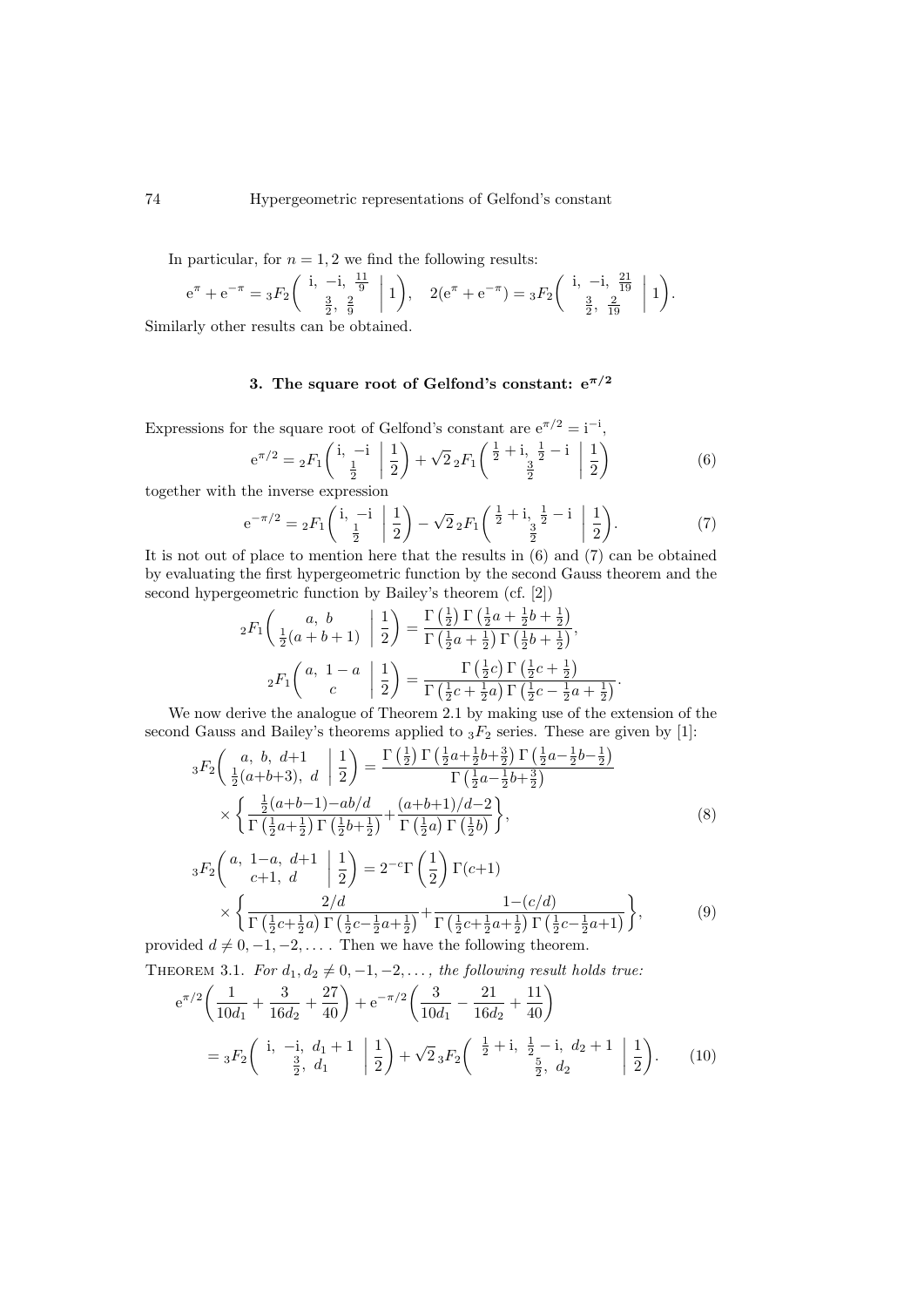*Proof.* In the first  ${}_3F_2$  series use [\(8\)](#page-3-2) and in the second  ${}_3F_2$  series use [\(9\)](#page-3-3) together with standard properties of the gamma function.  $\Box$ 

COROLLARY 3.2. If in [\(10\)](#page-3-4) we take  $d_1 = 1/(7n-5)$  and  $d_2 = 15/(24n-14)$  for positive integer n then we find

$$
ne^{\pi/2} = {}_3F_2 \left( \begin{array}{c} \mathbf{i}, \ -\mathbf{i}, \ \frac{7n-4}{7n-5} \\ \frac{3}{2}, \ \frac{1}{7n-5} \end{array} \left| \frac{1}{2} \right) + \sqrt{2} {}_3F_2 \left( \begin{array}{c} \frac{1}{2} + \mathbf{i}, \ \frac{1}{2} - \mathbf{i}, \ \frac{24n+1}{24n-14} \\ \frac{5}{2}, \ \frac{15}{24n-14} \end{array} \left| \frac{1}{2} \right) \right).
$$

When  $n = 1$  we recover [\(6\)](#page-3-0) after contraction of the  ${}_3F_2$  series. For  $n = 2, 3$  we find respectively the following results:

$$
2e^{\pi/2} = {}_3F_2 \left( \begin{array}{ccc} \mathrm{i}, & -\mathrm{i}, & \frac{10}{9} \\ \frac{3}{2}, & \frac{1}{9} \end{array} \middle| \begin{array}{c} \frac{1}{2} \end{array} \right) + \sqrt{2} {}_3F_2 \left( \begin{array}{ccc} \frac{1}{2} + \mathrm{i}, & \frac{1}{2} - \mathrm{i}, & \frac{49}{34} \\ \frac{5}{2}, & \frac{15}{34} \end{array} \middle| \begin{array}{c} \frac{1}{2} \end{array} \right),
$$
\n
$$
3e^{\pi/2} = {}_3F_2 \left( \begin{array}{ccc} \mathrm{i}, & -\mathrm{i}, & \frac{17}{16} \\ \frac{3}{2}, & \frac{1}{16} \end{array} \middle| \begin{array}{c} \frac{1}{2} \end{array} \right) + \sqrt{2} {}_3F_2 \left( \begin{array}{ccc} \frac{1}{2} + \mathrm{i}, & \frac{1}{2} - \mathrm{i}, & \frac{73}{58} \\ \frac{5}{2}, & \frac{15}{58} \end{array} \middle| \begin{array}{c} \frac{1}{2} \end{array} \right).
$$

Similarly other results can be obtained.

## <span id="page-4-0"></span>4. Generalisations of Gelfond's constant

The natural generalisation of Gelfond's constant established in this section is given by the following theorem.

THEOREM 4.1. For  $\mu > 0$  and  $\nu$  an arbitrary complex parameter with  $\lambda = \pi^{-1} \ln \mu + \nu$ , the following result holds true:

$$
\mu e^{\pi \nu} = e^{\pi \lambda} = {}_2F_1 \left( \frac{i\lambda}{\frac{1}{2}} - \frac{-i\lambda}{\frac{1}{2}} \right) + 2\lambda {}_2F_1 \left( \frac{1}{2} + i\lambda, \frac{1}{2} - i\lambda \right) \tag{11}
$$

*Proof.* The proof of [\(11\)](#page-4-0) follows along similar lines to that outlined for [\(1\)](#page-1-0).  $\Box$ 

REMARK 4.2. Other ways of expressing  $e^{\pi \lambda}$  are:

$$
e^{\pi\lambda} = (i^i)^{-2\lambda}
$$
  $(i = \sqrt{-1});$   $e^{\pi\lambda} = {}_0F_1\left(\begin{array}{c|c} - \\ \frac{1}{2} \end{array} \middle| \frac{\pi^2\lambda^2}{4}\right) + \pi\lambda {}_0F_1\left(\begin{array}{c|c} - \\ \frac{3}{2} \end{array} \middle| \frac{\pi^2\lambda^2}{4}\right),$ 

REMARK 4.3. The result [\(11\)](#page-4-0) yields the alternative expression for  $e^{\pm \pi/2}$  given by

$$
e^{\pm \pi/2} = {}_{2}F_{1}\left(\begin{array}{c} \frac{1}{2} \mathbf{i}, -\frac{1}{2} \mathbf{i} \\ \frac{1}{2} \end{array} \middle| 1 \right) \pm {}_{2}F_{1}\left(\begin{array}{c} \frac{1}{2} + \frac{1}{2} \mathbf{i}, \frac{1}{2} - \frac{1}{2} \mathbf{i} \\ \frac{3}{2} \end{array} \middle| 1 \right).
$$

Here we mention several mathematical constants that are derivable from our new constant  $\mu e^{\pi \nu}$  by suitable choice of the parameters  $\mu$  and  $\nu$ . Each constant can consequently be expressed in terms of Gauss hypergeometric functions by [\(11\)](#page-4-0). These constants are enumerated below. √

stants are enumerated below.<br>If we choose  $\mu = 1$ ,  $\nu = \sqrt{19}$ ,  $\sqrt{43}$ ,  $\sqrt{67}$  and  $\sqrt{163}$  in [\(11\)](#page-4-0), we obtain hypergeometric function representations of the four largest Heegner numbers, viz.

 $e^{\pi\sqrt{19}} = 8.85479777680154319497... \times 10^5 = 96^3 + 744 - 0.22;$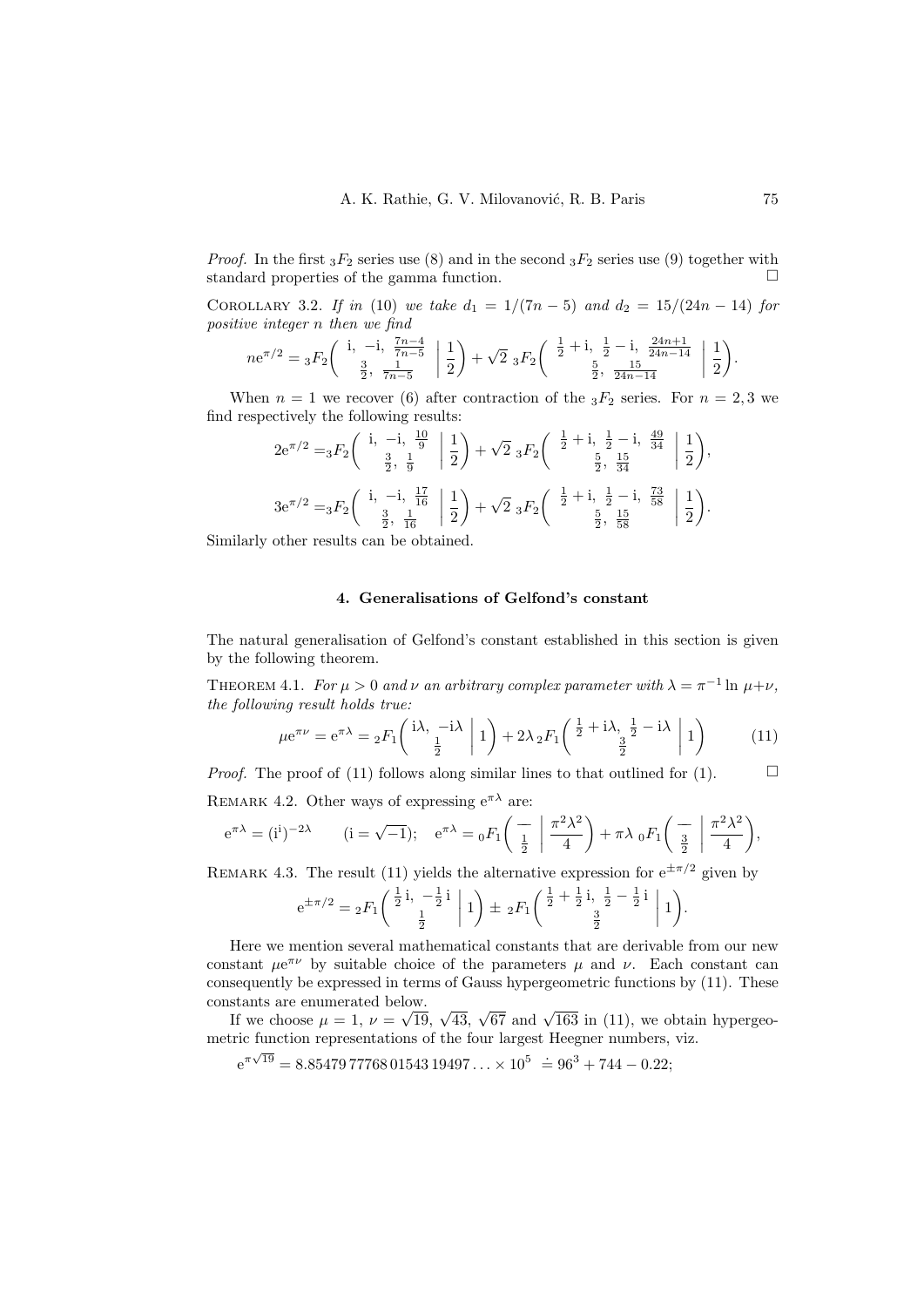$$
e^{\pi\sqrt{43}} = 8.84736743999777466034...
$$
  $\times 10^8 \doteq 960^3 + 744 - 0.00022;$   
\n $e^{\pi\sqrt{67}} = 1.47197952743999998662...$   $\times 10^{11} \doteq 5280^3 + 744 - 0.0000013;$   
\n $e^{\pi\sqrt{163}} = 2.62537412640768743999...$   $\times 10^{17} \doteq 640320^3 + 744 - 7.5 \times 10^{-13}$ 

,

the last number being Ramanujan's constant.

Other choices for  $\mu$  and  $\nu$  in [\(11\)](#page-4-0) yield hypergeometric representations of the following constants:

$$
\mu = 1, \nu = 1: \text{ Gelfond } e^{\pi} = 23.14069 \ 26327 \ 79269 \ 00572...;
$$
\n
$$
\mu = \pi^2/8, \nu = 0: \text{ Favad } \frac{3}{4} \zeta(2) = 1.23370 \ 05501 \ 36169 \ 82735...;
$$
\n
$$
\mu = \pi^2/12, \nu = 0: \text{ Nielsen-Ramanujan}
$$
\n
$$
\frac{1}{2} \zeta(2) = 0.82246 \ 70334 \ 24113 \ 21823...;
$$
\n
$$
\mu = \frac{\Gamma(\frac{1}{3}) \Gamma(\frac{5}{6})}{\Gamma(\frac{1}{6})}, \nu = 0: \text{ Bloch-Landau}
$$
\n
$$
L = 0.54325 \ 89653 \ 42976 \ 70695...;
$$
\n
$$
\mu = 2^{\sqrt{2}}, \nu = 0: \text{ Gelfond-Schneider}
$$
\n
$$
G_{\text{GS}} = 2.66514 \ 41426 \ 90225 \ 18865...;
$$
\n
$$
\mu = \frac{\pi^2}{12 \log 2}, \nu = 0: \text{ Khinchin-Lévy}
$$
\n
$$
\beta = 1.18656 \ 91104 \ 15625 \ 45282...;
$$
\n
$$
\mu = \frac{4\sqrt{\pi}}{2^{3/4}\Gamma^2(\frac{1}{4})}, \nu = \frac{1}{8}: \text{ Weierstrass}
$$
\n
$$
\sigma(\frac{1}{2}) = 0.47494 \ 93799 \ 87920 \ 65033...;
$$
\n
$$
\mu = \frac{6}{\pi^2} \log 2 \log 10, \nu = 0: \text{Uoch } \mathcal{L}_{\text{Lo}} = 0.97027 \ 01143 \ 92033 \ 92574...;
$$
\n
$$
\mu = \frac{4}{4\pi^{3/2}} \Gamma^2(\frac{1}{4}), \nu = 0: \text{ Chebyshev } \lambda_{\text{Ch}} = 0.59017 \ 02995 \ 08048 \ 113
$$

Similarly several other constants available in the literature can be easily found from [\(11\)](#page-4-0).

ACKNOWLEDGEMENT. The work of G.V. Milovanović was supported in part by the Serbian Academy of Sciences and Arts (Project Φ-96).

### **REFERENCES**

- <span id="page-5-1"></span>[1] Y.S. Kim, M.A. Rakha, A.K. Rathie, Extensions of certain classical summation theorems for the series  ${}_2F_1$ ,  ${}_3F_2$  and  ${}_4F_3$  with applications in Ramanujan's summations, Int. J. Math. Sci. 2010, Article ID 309503, 26 pages.
- <span id="page-5-0"></span>[2] G.V. Milovanović, R.K. Parmar, A.K. Rathie, A study of generalized summation theorems for the series  ${}_2F_1$  with an applications to Laplace transforms of convolution type integrals involving Kummer's functions  $_1F_1$ , Appl. Anal. Discrete Math. 12 (2018), 257–272.